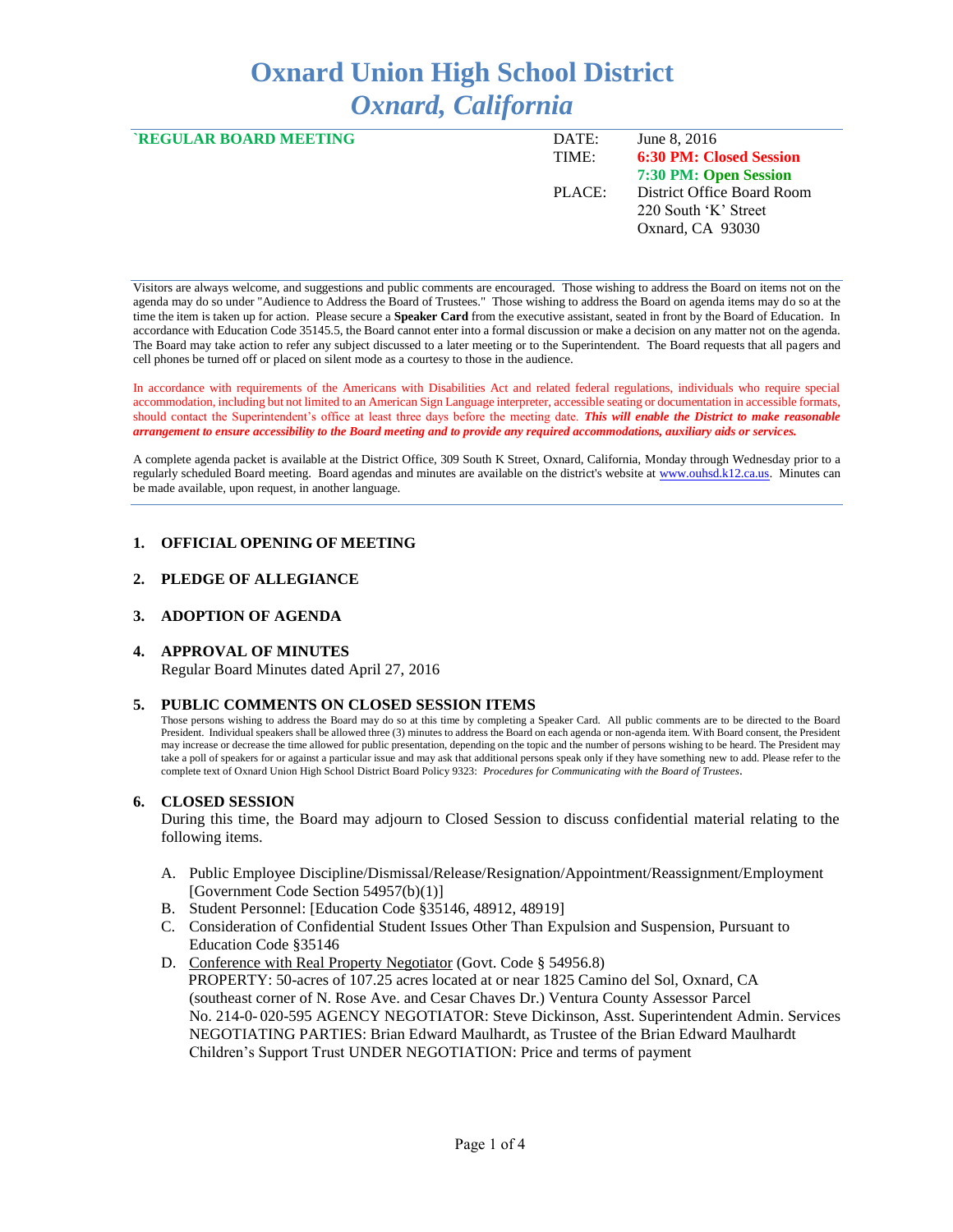Board Meeting Agenda June 8, 2016

> E. Conference with Real Property Negotiator (Govt. Code § 54956.8) PROPERTY: An approximate 5-acre portion of 49.36-acre Bell Ranch Property (agricultural property adjacent to Rancho Campana High School); Ventura County Assessor Parcel No. 156-0-180-385 AGENCY NEGOTIATOR: Steve Dickinson, Asst. Superintendent Admin. Services NEGOTIATING PARTIES: City of Camarillo UNDER NEGOTIATION: Price and terms of payment CONFERENCE WITH LEGAL COUNSEL-ANTICIPATED LITIGATION

# **7. RECONVENE IN PUBLIC: REPORT ON CLOSED SESSION ACTION**

# **8. RECOGNITION:**

- A. Inouye Family Science Fair Award
- B. ACHS CIF Champion Cailey Renkin Individual Swimming
- C. RMHS MESA Team Regional Champions / 4<sup>th</sup> in State Prosthetic Arm Competition

### **9. PUBLIC COMMENTS TO ADDRESS THE BOARD OF TRUSTEES**

Those persons wishing to address the Board may do so at this time by completing a Speaker Card. All public comments are to be directed to the Board President. Individual speakers shall be allowed three (3) minutes to address the Board on each agenda or non-agenda item. With Board consent, the President may increase or decrease the time allowed for public presentation, depending on the topic and the number of persons wishing to be heard. The President may take a poll of speakers for or against a particular issue and may ask that additional persons speak only if they have something new to add. Please refer to the complete text of Oxnard Union High School District Board Policy 9323: *Procedures for Communicating with the Board of Trustees.*

### **10. STUDENT REPRESENTATIVE TO THE BOARD –** Celina Espinoza

# **11. SUPERINTENDENT's REPORT**

# **12. CONSENT CALENDAR**

#### **Administrative Services**

- A. Consideration of Approval of Renewal of Agreement between Oxnard Union High School District and Ventura County Office of Education for ESCAPE Financial and Payroll/Personnel System for the 2016/17 School Year
- B. Consideration of Approval of Notice of Completion for the New Pump Condensing Unit Project at Adolfo Camarillo High School, Building L, by West Coast Air Conditioning
- C. Consideration of Approval of Notice of Completion for the Hueneme High School Bleacher Project by School Specialty, Inc.
- D. Consideration for Approval of Notice of Completion for the Installation of 53 Projectors at Channel Islands High School, Frontier High School, Hueneme High School, Oxnard High School, Pacifica High School and Rio Mesa High School, by Tidal Construction & Electric
- E. Consideration of Approval of Purchase Orders and Direct Pays, May 9 27, 2016
- F. Consideration of Approval of Surplus Property, January 26 May 16, 2016

#### **Educational Services**

- G. Consideration of Approval of Non-Public School Placement for Student according to the Recommendation of the Student's IEP Team and the Director of Special Education
- H. Consideration of Approval of Outside Student Support Service Provider Tobacco, Drug, Alcohol Counseling Program - Martin Hazirjian
- I. Consideration of Approval of Outside Student Support Service Provider Agreement for Academic Advising Services - Pinkard Innovative Enterprises
- J. Consideration of Approval of Agreement between Oxnard Union High School District and Ventura County Office of Education to prove CAL SAFE (California School Age Families Education) services to all sites for the 2016-2017 school year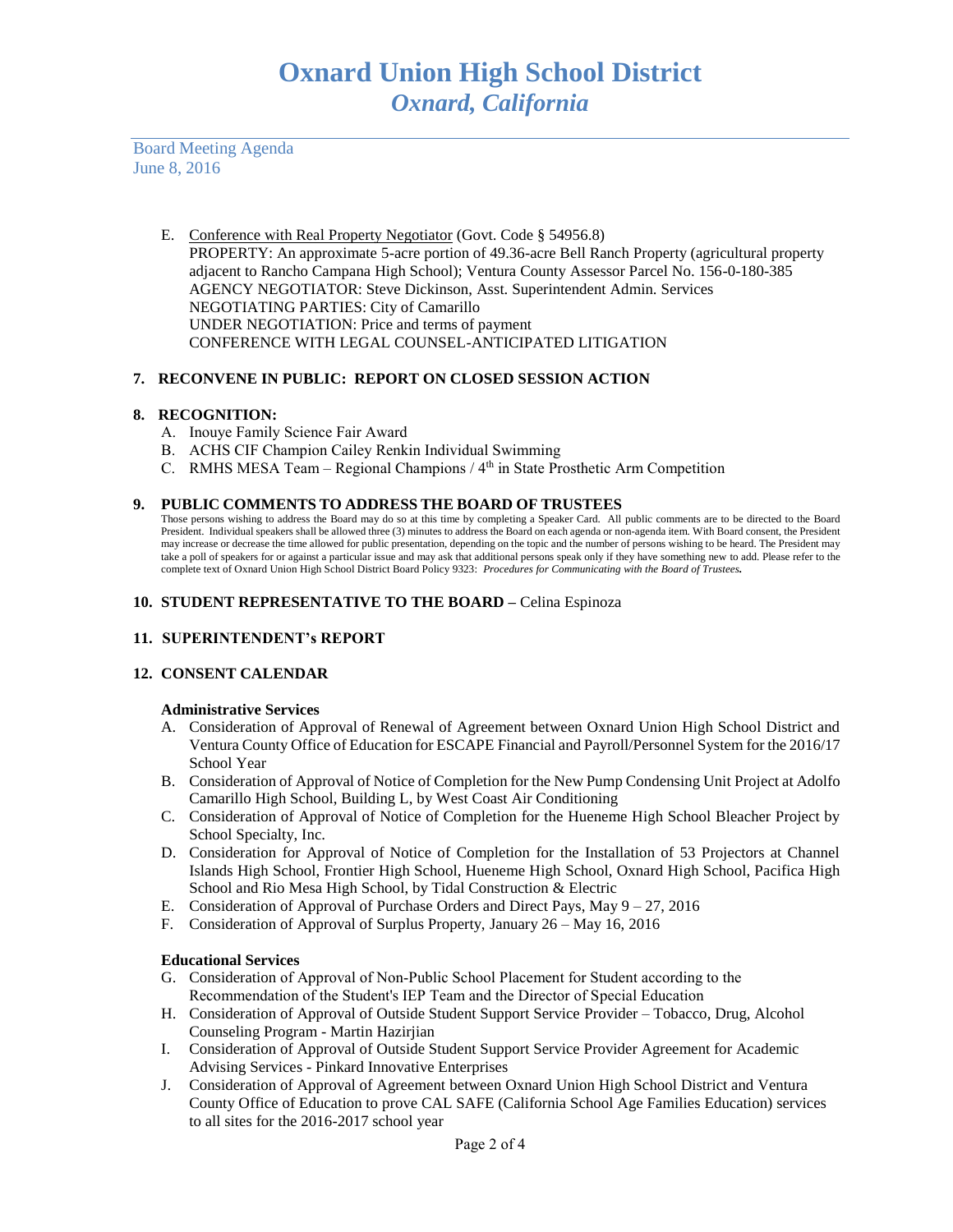# Board Meeting Agenda June 8, 2016

- K. Consideration of Approval of Memorandum of Understanding between Oxnard Union High School District and Gold-Coast Canine Services
- L. Consideration of Approval of Renewal of Agreement between Sunpower and Oxnard Union High School District for Summer Solar Institute 2016
- M. Consideration of Approval to Renew the Memorandum of Agreement between Oxnard Union High School District and The National Academy Foundation
- N. Consideration of Approval of the Memorandum of Understanding between the Oxnard Union High School District and Butte County Office of Education Mini-Corp Tutors
- O. Consideration of Approval of Education Partnership Agreement between the City of Oxnard and the Oxnard Union High School District
- P. Consideration of Approval of Stipulated Student Expulsions by Agreement of the School Principal, the Student, and the Students' Parent/Guardian, as per Board Policy 5144, Section 22

# **Human Resources**

Q. Consideration of Approval of Certificated and Classified Personnel

# **13. ACTION ITEMS**

# **Administrative Services**

- A. Consideration of Approval of Specific Budget Items for the 2016-2017 Budget from Routine Restricted Maintenance Funds
- B. Consideration of Approval of Specific Budget Items for the 2016-2017 Budget from One Time Funds
- C. Consideration of Approval of Specific Budget Items for the 2016-2017 Budget from General Funds
- D. Consideration of Adoption of Resolution No. 16-23, Establishing the Special Reserve Fund for Capital Outlay Projects, Oxnard Growth School Start Up, Fund 409
- E. Consideration of Adoption of Resolution No. 16-24, Resolution Closing Fund 406, Special Reserve Fund for Capital Outlay Projects, Lease Revenue Bond Proceeds
- F. Consideration of Adoption of Resolution No. 16-25, Resolution Closing Fund 408, Special Reserve Fund for Capital Outlay Projects, E-Rate Internal Connections Program-District Match

# **Educational Services**

- G. Consideration of Approval of Agreement between Oxnard Union High School District and Oxnard Police Department Services to provide School Resource Officers at CIHS, HHS, OHS, and PHS for the 2015-16 School Year
- H. Consideration of Approval of the New/Revised Course Proposals:Multivariable Calculus (H), Principles of Engineering-NAF, Foundational Math Summer Bridge, College and Career Readiness Math, Environmental Sustainability (PLTW), Beginning Digital Music, U.S. History and Public Health, and Get Reel: English Through Your Lens, Yoga, HSE-Science, HSE- Math, and HSE-Social Science.
- I. Consideration of Approval of Local Control Accountability Plan for the 2016-17 School Year [Second Reading]

# **Human Resources**

J. Consideration of Approval of Administrative Regulations 4111/4211/4311: Recruitment and Selection for Classified and Supervisory Personnel [Assistant Principal], *First Reading*

# **Board of Trustees**

- K. Consideration of Adoption of Resolution No. 16-26 in Support of the "Children's Education and Health Care Protection Act of 2016"
- L. Consideration of Adopting an Approved List of Memberships, Conferences, Workshops or Meetings Board Members May Attend